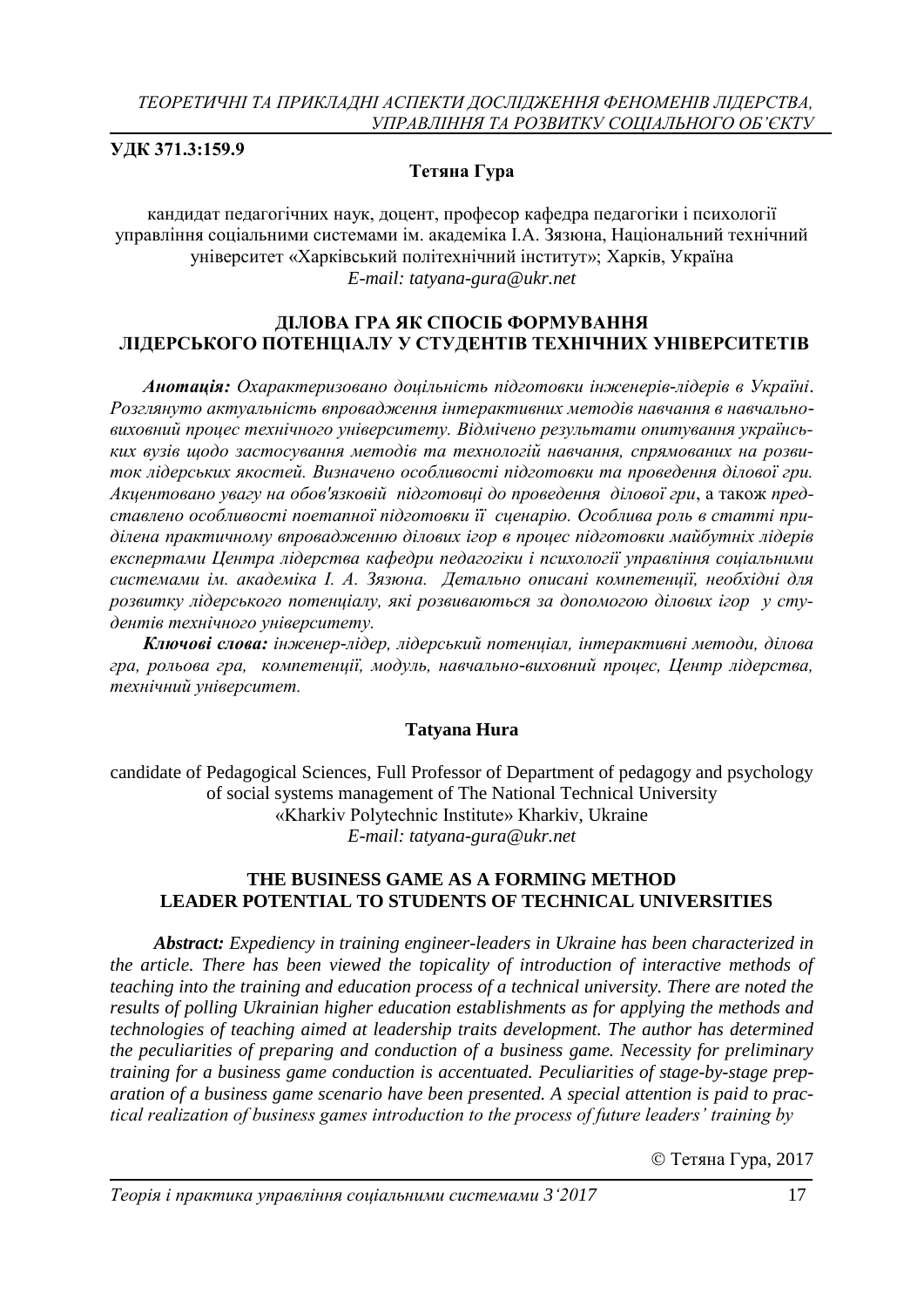*experts of the Leadership Center at the Department of Pedagogy and Sociology of Social Systems Management named after Academician I.A. Zyazyun. A detail description of competences in leadership potential developed through business games in students at a technical university is provided.*

*Key words: engineer-leader, leadership potential, interactive methods, business game, role-play, competences, module, training and education process, Leadership Center, technical university.*

### **Татьяна Гура**

### **ДЕЛОВАЯ ИГРА КАК СПОСОБ ФОРМИРОВАНИЯ ЛИДЕРСКОГО ПОТЕНЦИАЛА У СТУДЕНТОВ ТЕХНИЧЕСКОГО УНИВЕРСИТЕТА**

*Аннотация: Охарактеризованы целесообразность подготовки инженеровлидеров в Украине. Рассмотрены актуальность внедрения интерактивных методов обучения в учебно-воспитательный процесс технического университета. Отмечено результаты опроса украинских вузов по применению методов и технологий обучения, направленных на развитие лидерских качеств. Определены особенности подготовки и проведения деловой игры. Акцентировано внимание на обязательной подготовке к проведению деловой игры. Представлены особенности поэтапной подготовки сценария деловой игры. Особая роль в статье отведена практическому внедрению деловых игр в процесс подготовки будущих лидеров экспертами Центра лидерства кафедры педагогики и психологии управления социальными системами им. академика И. А. Зязюна. Подробно описаны компетенции необходимые для развития лидерского потенциала, которые развиваются с помощью деловых игр у студентов технического университета*.

*Ключевые слова: инженер-лидер, лидерский потенциал, интерактивные методы, деловая игра, ролевая игра, компетенции, модуль, учебно-воспитательный процесс, Центр лидерства, технический университет.*

#### **Tatyana Hura**

### An extended abstract of a paper on the subject of: **"The business game as a forming method leader potential to students of technical universities"**

*Problem setting. In foreign science the leadership phenomenon has been studied in depth for a few decades. The works by psychologists, pedagogues, philosophers, managers (G. Gold, J. Jameson, T. Canny, A. Mamford, I. McNey, P. Erly et al.) analyze not only approaches to defining of an efficient leader's typical traits, but also offer programs to form leadership ability in various spheres of social life. The problem of leadership started to be actively studied in Ukraine only in the last decade (S. Kalasnikova, O. Romanovsy, O. Nestulya et al). National researchers study psychological characteristics, activity styles, and ways of interaction with followers peculiar to efficient leaders. Attempts are made to study peculiarities of leadership I various spheres of activity, including that of a future technical university graduate. The urgency of training engineerleaders in Ukraine is stipulated by several reasons. Firstly, creating and development of professional engineers training system is stimulated by the new geopolitical situation of Ukraine. Secondly, at the transition stage to a new social-and-economic model the decisive role in the*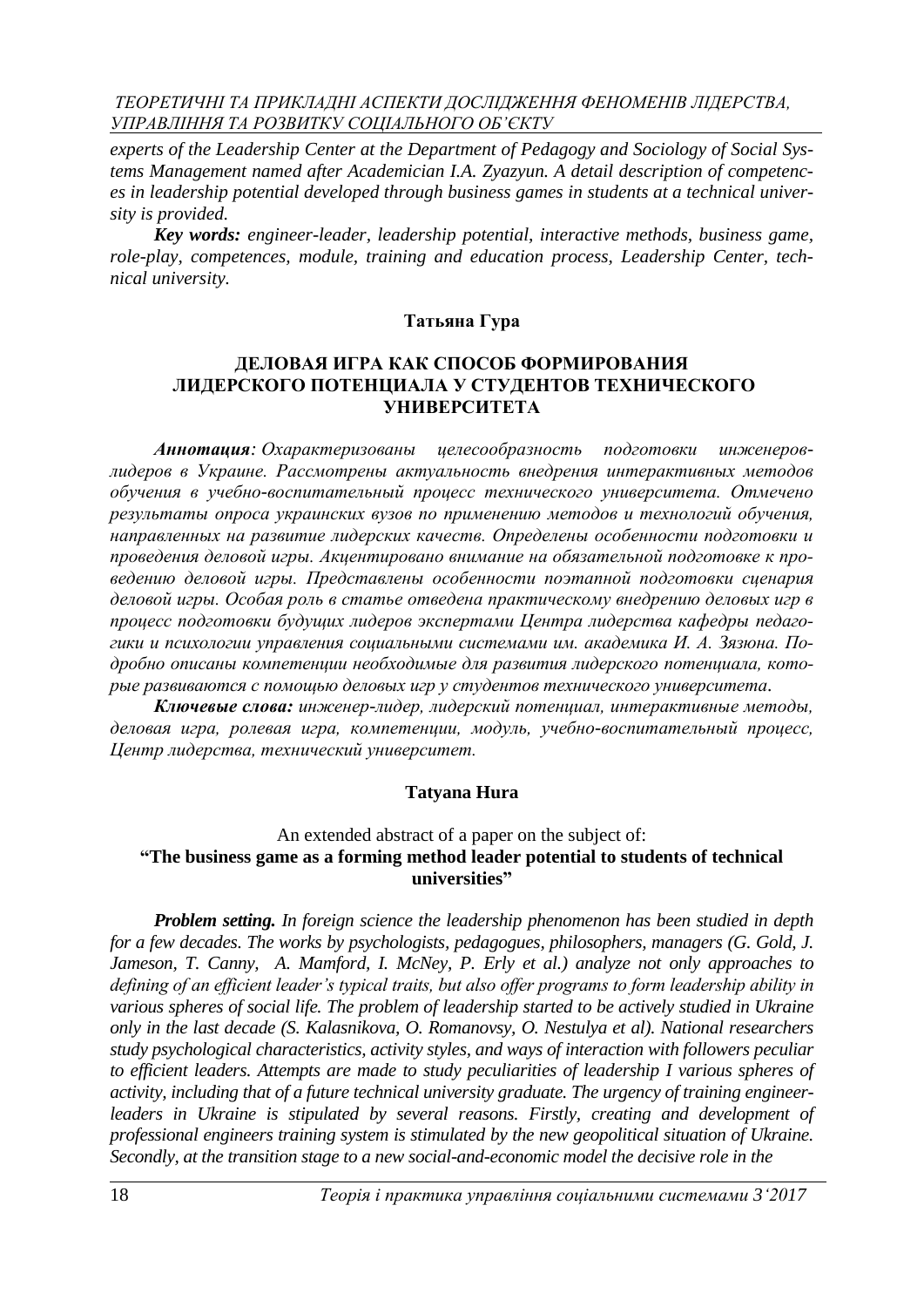*conduction of reforms is to be played by a new generation of managerial personnel. Thirdly, preparation of Ukraine to join the European community demands from managers at all levels, and primarily from engineers-managers to switch to basically new thinking, new guidelines and approaches, to adapt to new social and economic conditions. Fourthly, wide use of business games in classes at technical universities enhances both the increase in motivating technical students and their professional competence forming, namely one of its components – leadership potential.*

# *Recent research and publications analysis.*

*The problem of applying various kinds of game activities (L.G. Vyshniakova, Yu. A. Gapon, T.I. Donich, A.V. Konysheva, L.B. Kotlyarova, N.N. Kruglova, O.B. Tarnopolsiy, V.M. Filatov, A. Davison, P. Gordon, J. Dixey et al.) is at the present stage topical in methodology of teaching at a technical university. In the course of a game which ensures modeling of a real situation in professional activity not only are ensured conditions for professional knowledge application, but also improvement of leadership skills and abilities takes place.*

*Paper objective of our research lies in the presentation of a business game which enhances leadership potential forming in technical students.*

*Paper main body. In June – September 2014 within the TEMPUS ELITE project "Education for Leadership, Intelligence, and Talent Development" a poll on the "Role of a university in developing society's leadership and institutional potential" was conducted. 90 higher education establishments (HEE) of Ukraine took part in it. The research showed that an important role in leadership potential formation is played by introduction of business games and role-plays to the training and education process. Such a broad application of interactive teaching methods is stipulated by the fact that in the course of preparing and conduction of a business game there takes place modeling of conditions of future engineer-leaders' professional activities.*

*The practical realization of the introduction of business games and role-plays to the training-and-education process at a technical university for leadership potential development is proposed by the Department of Pedagogy and Sociology of Social Systems Management named after Academician I.A. Zyazyun founded in 2000 at NTU "KhPI". Within the TEMPUS ELITE project "Education for Leadership, Intelligence, and Talent Development" (2014 – 2017) the department experts studied the experience in leaders training at such European universities as the Greenwich University (London, the UK), the Tampere University (Tampere, Finland), the Kaunas Technological University (Kaunas, Lithuania, the Estonian Business School (Tallin, Estonia). The result of the knowledge obtained was the development of learning aids and special programs on leadership potential development and their realization at the Department's Leadership Center. In every learning aid there were described interactive forms of conducting training classes containing business games and role-plays that form leadership potential in technical students.*

*Conclusions of the research. Firstly, business games enable approximate the process of training at a technical university to real conditions of future engineer-leader's functioning which enhances his leadership potential's growth. Secondly, a special attribute of a business game is its obligatory preparation. Thirdly, business games' application at a technical university enhances critical thinking development, ability to efficiently organize a leader's work in a team, ability to express one's thoughts in logical sequence, mastering the art of persuasion and the skill of public speaking. This way of forming leadership potential is an interactive method of teaching which enables bringing-up of a future engineer-leader's personality as a subject of a collective process and at the same time directs leadership development as a process of socio-cultural dialogue between a leader and a group. Fourthly, special attention when applying business games is paid to forming a future leader's personality traits: trust, honesty, openness, will-power, humanity,*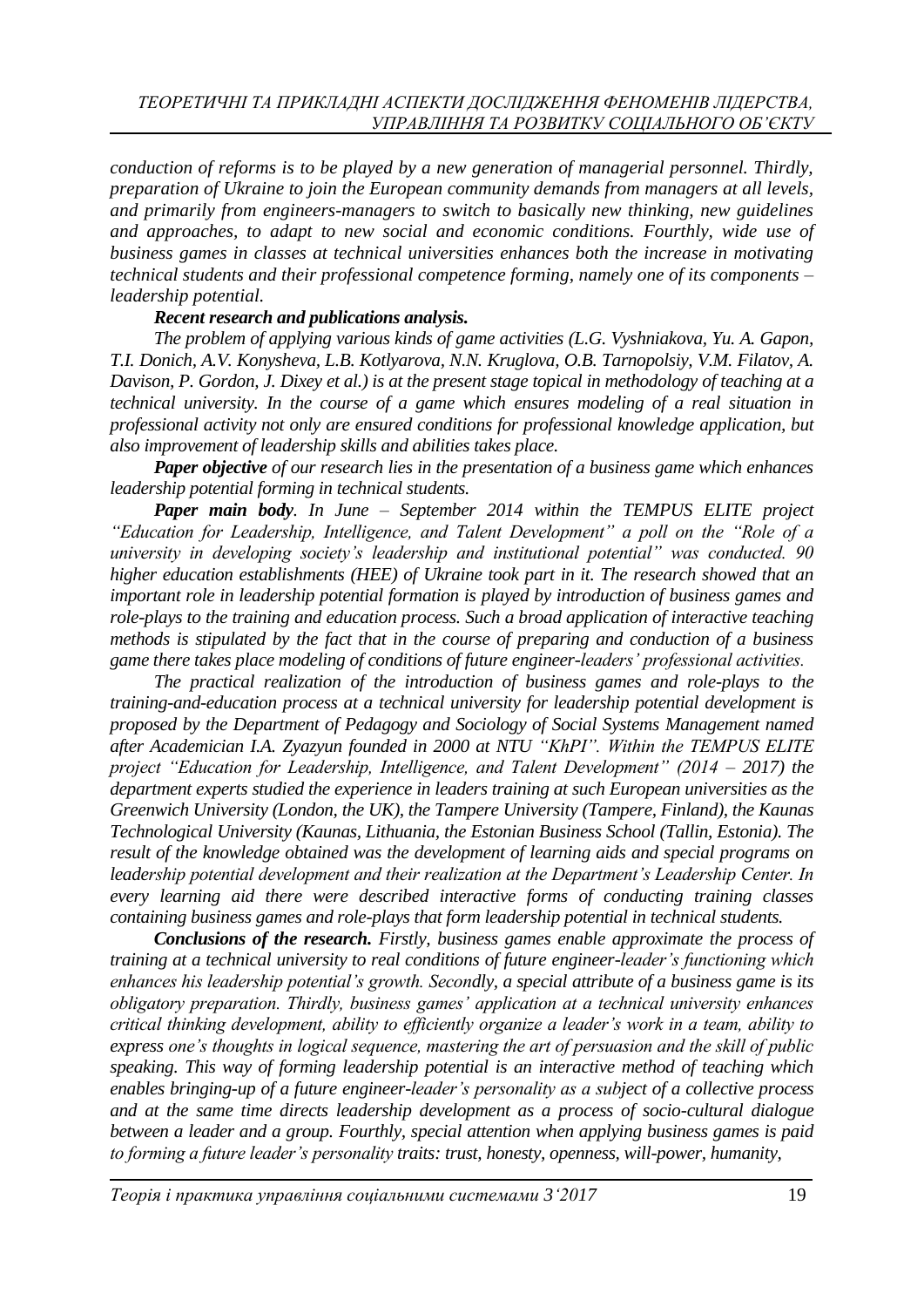*initiativeness, adaptive and strategic thinking, charisma, positive thinking, self-realization, and self-improvement.*

**Постановка проблеми в загальному вигляді** та її зв'язок із важливими науковими чи практичними завданнями. В зарубіжній науці феномен лідерства ґрунтовно досліджується вже декілька десятиліть. В роботах психологів, педагогів, філософів, управлінців (Дж. Голд, Дж. Джеймсон, Т. Кенні, А. Мамфорд, Я. Макней, П. Ерлі та ін.) аналізуються не тільки підходи до визначення типових рис ефективного лідера, а й подаються програми формування здатності до лідерства у різних сферах суспільного життя.

Проблема лідерства почала активно досліджуватися в Україні тільки в останнє десятиліття (С. Калашнікова, О. Романовський, О. Нестуля ). Вітчизняні дослідники вивчають психологічні характеристики, стилі діяльності та способи взаємодії з послідовниками, що притаманні ефективним лідерам. Робляться спроби вивчення особливостей лідерства у різних сферах діяльності, зокрема майбутнього фахівця технічного університету.

Актуальність підготовки інженерів-лідерів в Україні зумовлюється кількома причинами. *По-перше,* створення та розвиток системи професійної підготовки інженерних кадрів стимулюються новим геополітичним становищем України. *По-друге*, на перехідному етапі до нової соціально-економічної моделі вирішальну роль у проведенні реформи має зіграти нова генерація управлінських кадрів. *По-третє*, підготовка до вступу України до Європейського співтовариства вимагає від керівників всіх рівнів, і в першу чергу від інженерів-керівників, принципово нового мислення, нових орієнтирів і підходів, швидкої адаптації до нових соціально-економічних умов [12, С. 5-7]. *Почетверте*, широке використання ігрової діяльності на заняттях у технічному університеті сприяє як підвищенню мотивації діяльності студентів технічних вузів, так і формуванню їхньої професійної компетенції, а саме її складової – лідерського потенціалу.

**Аналіз останніх досліджень і публікацій**, у яких започатковано розв'язання цієї проблеми і на які спирається автор. Проблема використання різних видів ігрової діяльності (Л. Г. Вишнякова, Ю. А. Гапон, Т. І. Доніч, А. В. Конишева, Л. Б. Котлярова, Н. Н. Круглова, О. Б. Тарнопольський, В. М. Філатов, А. Davison, P. Gordon, J. Dixey та ін.) є на сучасному етапі актуальною у контексті розробки методики навчання в технічному університеті. Під час гри, що моделює реальну ситуацію майбутньої професійної діяльності, не лише забезпечуються умови для застосування професійних знань, але й відбувається вдосконалення лідерських навичок та вмінь.

**Виділення не вирішених раніше частин загальної проблеми**, котрим присвячується дана стаття. З огляду на положення концепції формування гуманітарно-технічної еліти, розробленої Національним технічним університетом «Харківським політехнічним інститутом» (НТУ «ХПІ»), стверджуємо, що підготовка студентів у технічному університеті неможлива без урахування сучасних вимог до його майбутньої професійної діяльності інженера-управлінця, інженера-лідера [11]. В той же час потребує детального дослідження досвід застосування активних методів навчання, а саме ділових та рольових ігор під час підготовки лідерів в НТУ «ХПІ», зокрема наукові підходи до підготовки майбутніх інженерів-лідерів, які розроблені на кафедрі педагогіки і психології управління соціальними системами ім. академіка І.А.Зязюна.

**Формулювання цілей дослідження**. Метою дослідження передбачено огляд ключових положень ділової гри, яка сприяє формування лідерського потенціалу у студентів технічного профілю, та обґрунтування її потенціалу, що використовується під час навчального процесу. Для її досягнення необхідне виконання **наступних завдань**: пояснити, в чому полягає відмінність між рольовою і діловою грою, окреслити особли-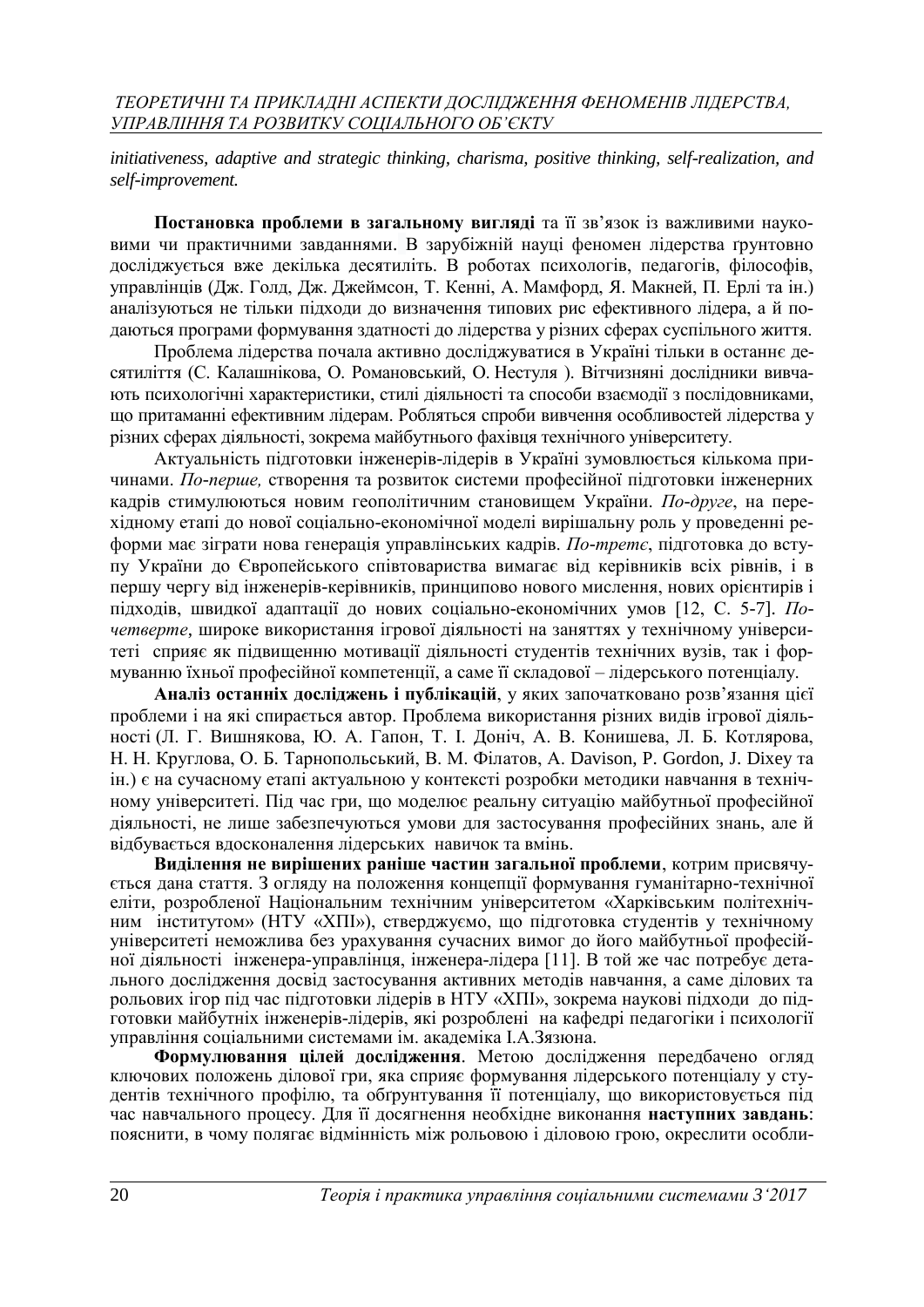вості етапів підготовки і проведення ділової гри, визначити досвід застосування ділових та рольових ігор під час навчально-виховного процесу в Національному технічному університеті «Харківський політехнічний інститут, набутий викладачами кафедри педагогіки і психології управління соціальними системами ім. академіка І.А.Зязюна.

### **Виклад основного матеріалу дослідження**.

Відомо, що метод гри має високий потенціал використання під час навчальновиховного процесу у вищих навчальних закладах. Особливою популярністю серед викладачів вищих технічних навчальних закладів користується рольова та ділова гра. Численною кількістю досліджень, зокрема вченими НТУ «ХПІ», доведено ефективність ігрових методів у формувальних процесах, зокрема розвитку навичок лідера. В червні – вересні 2014 року в рамках проекту TEMPUS ELITE «Освіта для лідерства, інтелігентності та розвитку таланту» було проведене опитування «Роль університету у розвитку лідерського та інституційного потенціалу суспільства», в якому взяли участь 90 закладів вищої освіти (ЗВО) України.

Серед основних методів та технологій навчання, які сприяють розвитку лідерського потенціалу, були виділені такі, що застосовуються в навчально-виховному процесі українського вишу, як (дані наведено у процентному співвідношенні):

- 1. Консультування 7,5% .
- 2. Конкурс, коучинг, аналіз, тестування, презентація по 10 % .
- 3. Дистанційне навчання 12,5 % .
- 4. Модульне навчання 20% .
- 5. Майстер-клас 22,5 % .
- 6. Мозковий штурм та моделювання ситуацій по 25 % .
- 7. Ситуативне навчання, навчання діями, конференція по 30 % .
- 8. Дискусія, дебати 37,5 % .
- 9. Лекція 45 %
- 10. Залучення до вирішення професійної проблеми 55 % .
- 11. Спільний проект 57, 5 % .

Дослідження також підтвердило, що найчастіше використовуються у ЗВО у межах підготовки студентів спеціальні або такі, що мають свою специфіку, методи та технології навчання, спрямовані на розвиток лідерських якостей. Вони представлені на рис. 1. [7, С. 39-43]





Аналіз вище зазначених даних дозволяє констатувати, що ЗВО використовують широкий арсенал сучасного педагогічного інструментарію для розвитку лідерського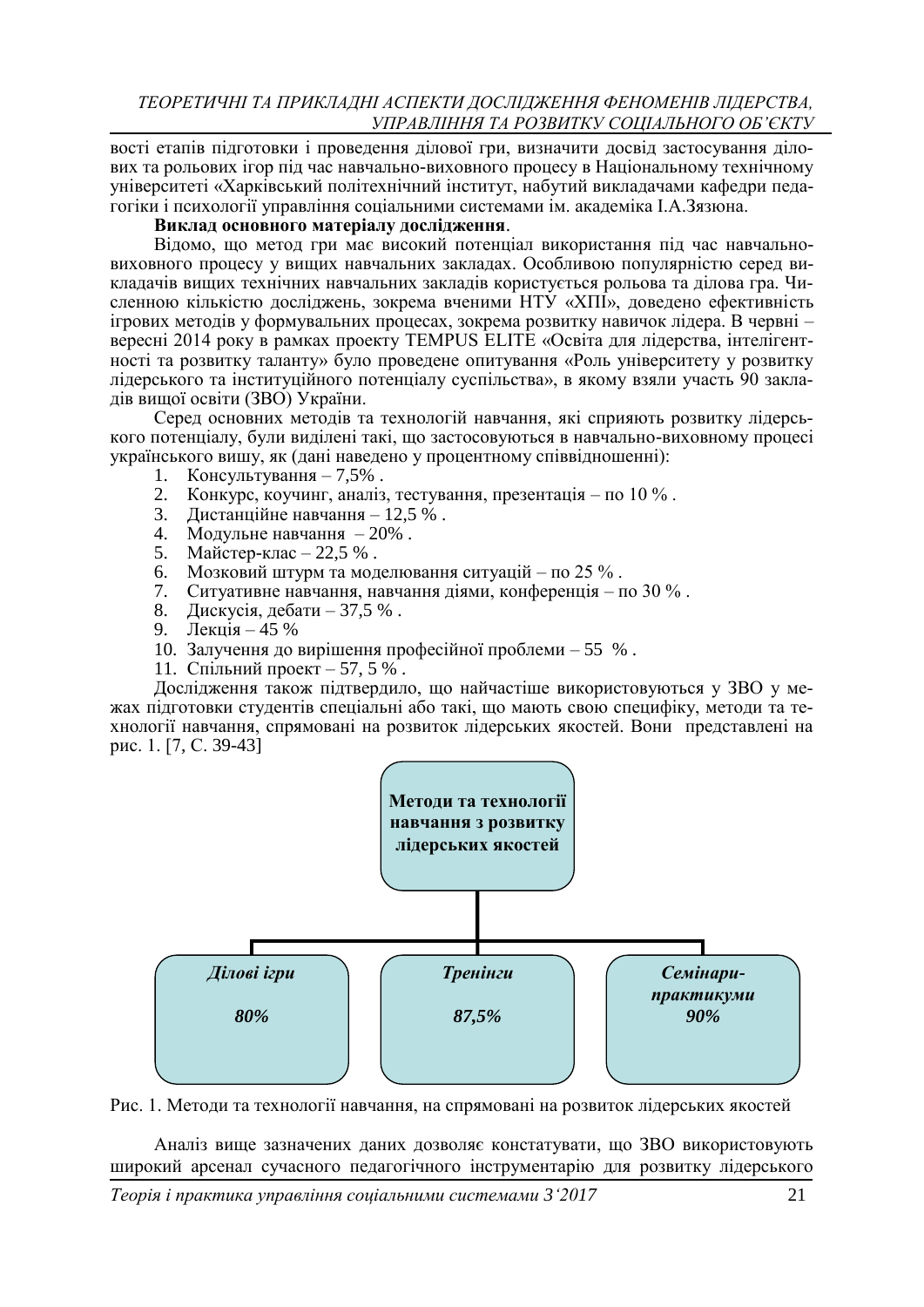потенціалу у студентів, серед яких найбільш типові: семінари-практикуми, тренінги та ділові ігри. При цьому варто зазначити, що такі методи і форми навчання більшою мірою спрямовані на розвиток компетенцій, що стосуються знань та вмінь, а не тих, що мають поведінковий прояв, що є критичним для розвитку лідерів. Коучинг і консультування (як типові технології розвитку лідерів) лише набувають своєї популярності, а такі методи, як метод власного прикладу, метод оповідача, технології наставництва практично відсутні у переліку таких, які застосовуються під час навчального процесу. Вище зазначене засвідчує необхідність реалізації заходів, які будуть спрямовані на вдосконалення компетентності викладачів ЗВО щодо використання сучасних педагогічних методів і технологій, що забезпечують розвиток лідерського потенціалу.

З результатів дослідження можна зробити висновок, що серед інших методів формування лідерського потенціалу найбільш ефективними слід вважати ділові та рольові ігри. Причиною пильної уваги до цих методів навчання є той факт, що під час підготовки та проведення гри відбувається моделювання умов професійної діяльності майбутніх інженерів-лідерів.

Однак слід звернути увагу на той факт, що ділова гра як спосіб мотивації діяльності студентів дещо відрізняється від рольової гри. В методичній літературі ділову гру називають професійно орієнтованою рольовою грою. Це цілком виправдано, оскільки в обох видах методів є ситуації,ролі, дії для їх реалізації, різні ігрові об'єкти тощо [10, С. 11 ]. Вони дають можливість наблизити процес навчання в технічному університеті до реальних умов функціонування майбутнього інженера-лідера, сприяють підвищенню рівня його лідерського потенціалу, а саме: стимулюють пошук оптимальних рішень поставленого завдання, розвиток вміння аргументувати власну точку зору, переконувати, впливати на членів групи тощо. Головна відмінність ділової гри від рольової – це її орієнтація на майбутню професію фахівців технічного профілю, здійснення моделювання умов професійної діяльності під час процесу, наближених до реальних. Крім того, в основі ділової гри може бути не лише проблемна, але й конфліктна ситуація, вирішити яку мають всі студенти разом, а сам метод має поетапний розвиток, в результаті якого виконання завдань попереднього етапу впливає на хід наступного, на контроль ігрового часу та систему оцінки її результатів. Створення ситуації передбачає наявність проблемного завдання, а також підготовку номенклатури ролей. Для кожної гри вона визначається з урахуванням мети, яку ставить перед собою її організатор. Діяльність студентів технічного вузу під час гри є вмотивованою і сприяє формуванню професійної компетенції майбутніх інженерів-лідерів.

Суттєва відмінність ділової гри – це її обов'язкова підготовка. При проведенні рольових ігор студенти здійснюють лідерські вчинки, розвиток яких визначається самою ситуацією. Попередня підготовка, як правило, не відбувається, коли учасники гри обговорюють актуальні для них проблеми, інформацію, яку вони отримують у повсякденному житті. В процесі організації ділової гри, коли йдеться про відсутність у студентів власного професійного досвіду, підготовка до гри є обов'язковою. Вона включає обов'язкові складові: підготовка сценарію гри, який включає номенклатуру ролей, містить інформацію про дії її учасників, взаємовідносини між ними, включає опис місця й часу подій, визначає її кінцеву мету.

Оскільки ділова гра, як правило, проходить у декілька етапів, сценарій надає інформацію про кожен з них. *На першому етапі* студенти технічного університету вивчають умови гри і рольовий репертуар. Викладач опрацьовує з ними спеціально підготовлені матеріали навчального, психологічного або професійного характеру. Цей процес може відбуватися протягом декількох занять, які передують тому, на якому прово-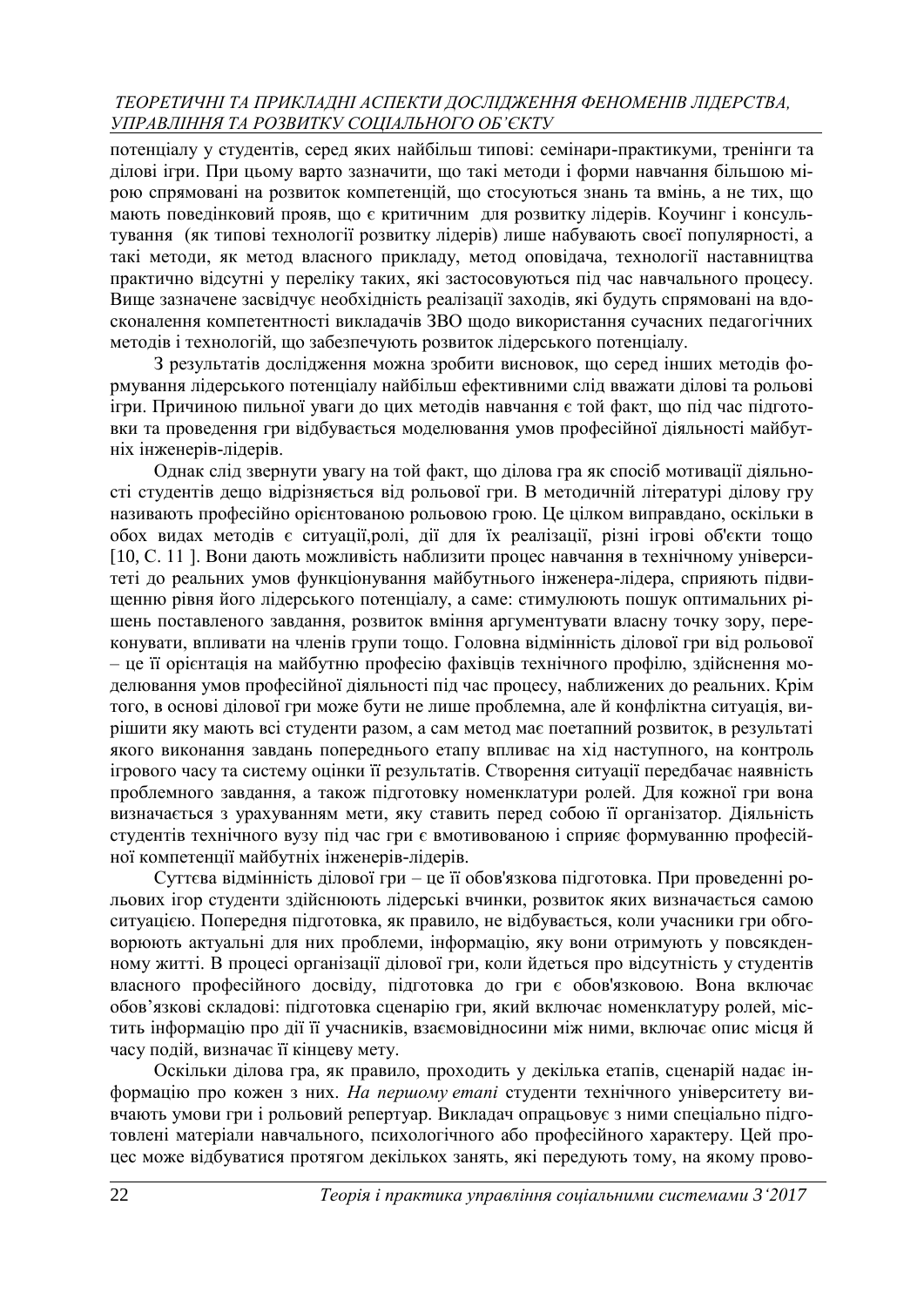дитиметься сама гра. З метою підготовки студентів ВТНЗ до використання методу викладач може ознайомити їх зі зразком сценарію ділової гри, скласти з ними картусхему послідовності ігрових дій, програти окремі фрагменти. *Другий етап* – це початок гри, коли викладач знайомить її учасників із ситуацією, розподіляє ролі, залежно від умов гри здійснює поділ на команди, роздає відповідні друковані матеріали тощо. Під час проведення заходу викладач може пасивно спостерігати, або втручатися й надавати необхідну інформацію, або навіть стати учасником гри, виконуючи одну з ролей. Це залежить від рівня розвитку лідерського потенціалу групи та досвіду студентів, які можуть грати вперше або мати досвід участі у такому виді навчальної діяльності. *На третьому етапі* студенти, як правило, працюють разом, оскільки один за одним представляють вироблену в командах позицію з проблемного питання, яке вони обговорювали. Умови гри передбачають наступні дії: завершити гру після презентації рішень чи продовжити її з метою пошуку спільного рішення тощо. Особливістю будьякої гри є підведення підсумків, що є останнім етапом, який проводиться після того, як гра закінчилась, і передбачає аналіз помилок студентів, а також коментар з приводу їхньої рольової поведінки як лідерів. Останній етап гри, у нашому випадку, може стати підготовчим етапом ще однієї ділової гри, коли студенти будуть виконувати інші ролі, наприклад, роботодавця та найманого працівника, які аналізують проведену гру. Щоб допомогти студентам грати ролі, наприклад, лідерів-менеджерів, лідерів-експертів у професійних ділових іграх, викладачам варто вже на молодших курсах технічних вищих навчальних закладів закладати основи професійної компетенції майбутніх інженерів-лідерів.

Практичне впровадження в навчально-виховний процес технічного університету ділових та рольових ігор для розвитку лідерського потенціалу пропонує створена в 2000 році на базі НТУ «ХПІ» кафедра педагогіки і психології управління соціальними системами ім. академіка І.А. Зязюна. В рамках проекту TEMPUS ELITE «Освіта для лідерства, інтелігентності та розвитку таланту» (2014-2017 рр.) експерти кафедри вивчали міжнародний досвід підготовки лідерів в університетах Європи, таких як університет Гринвічу (м. Лондон, Сполучене Королівство), університет Тампере ( м. Тампере, Фінляндія), Каунаський технологічний університет (м. Каунас, Литва), Естонська бізнес-школа (м. Таллінн, Естонія). Результатом здобутих знань після навчальних візитів в європейські університети, відвідування тренінгів та конференцій в Київському Національному університеті ім. Б. Гринченка, Тернопольскому Національному педагогічному університеті ім. В. Гнатюка, Одеському Національному університеті ім. І. Мечнікова була розробка навчальних посібників, спеціальних програм з розвитку лідерського потенціалу та їх реалізація в Центрі лідерства кафедри. В кожному навчальному посібнику було описано інтерактивні форми проведення тренінгових занять, серед яких є ділові та рольові ігри, що формують лідерський потенціал у студентів технічного університету. Вони також були апробовані під час проведення семінарських занять з навчальних дисциплін та тренінгових програм в Центрі лідерства кафедри педагогіки і психології управління соціальними системами ім. академіка І.А.Зязюна Національного технічного університету «Харківський політехнічний інститут».

На підтвердження проведення апробації наведемо приклади навчальних модулів, в яких представлені ділові та рольові ігри, що сприяють формуванню лідерських компетенцій у студентів технічного університету (таблиця 1)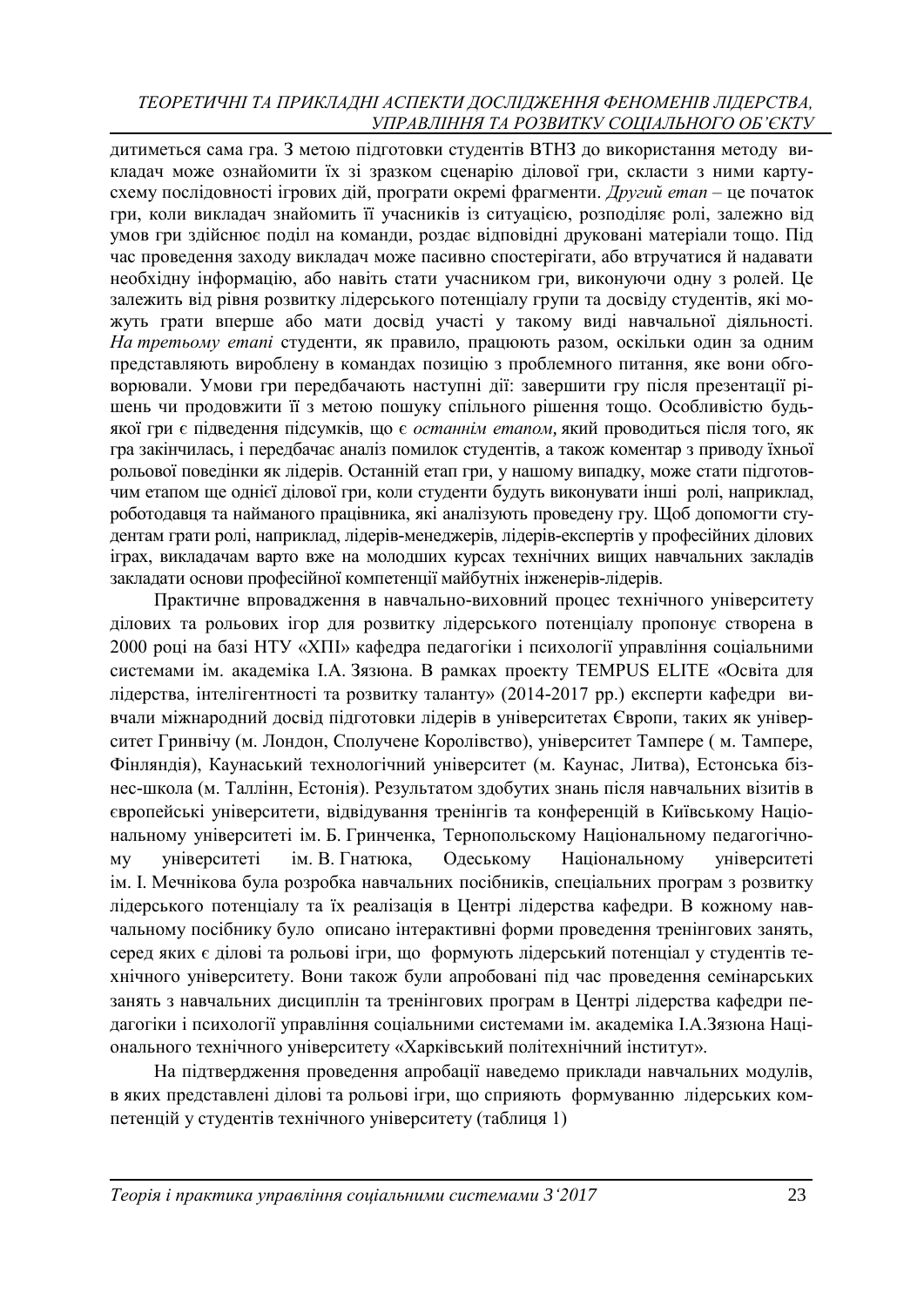Таблиця 1. Навчальні модулі

| $N_2$<br>$\Pi/\Pi$ | Назва навчального<br>модуля                                              | Компетенції                                                                                                                                                                                                                                                                                                                                                                  |
|--------------------|--------------------------------------------------------------------------|------------------------------------------------------------------------------------------------------------------------------------------------------------------------------------------------------------------------------------------------------------------------------------------------------------------------------------------------------------------------------|
| 1.                 | Бізнес-лідерство і<br>когнітивні якості                                  | Розвиток у студентів здатностей до аналізу і синтезу, до<br>навчання та планування змін з метою удосконалення біз-<br>несу приватних підприємців на основі застосування пси-<br>хічних пізнавальних процесів: пам'яті, мислення, інтеле-<br>$KTY$ [8, C. 3]                                                                                                                  |
| 2.                 | Розвиток<br>когнітивних якостей<br>у бізнес-лідерів                      | Розвиток здатності застосовувати на практиці одержані<br>знання з розвитку особистості, породжувати нові ідеї у<br>бізнес-лідерів на основі удосконалення когнітивних якос-<br>тей: пам'яті, мислення та творчих здібностей [2, С. 3]                                                                                                                                        |
| 3.                 | Трудовий потенціал<br>бізнес-лідера                                      | Розвиток аналітичних і прогностичних здібностей сучас-<br>них керівників бізнес-організацій щодо оцінювання місця<br>та ролі лідерських якостей особистості в системі якісних<br>характеристик її трудового колективу, а також визначен-<br>ня рівня їх розвитку у системі трудових можливостей біз-<br>нес-лідера [6, С. 3]                                                 |
| $\overline{4}$ .   | Емоційний інтелект<br>лідера у сфері<br>бізнесу                          | Розвиток управлінської компетентності бізнес-лідерів на<br>основі засвоєння навичок емоційного інтелекту [4, С. 3]                                                                                                                                                                                                                                                           |
| 5.                 | Діагностика типу<br>морального<br>лідерства у сфері<br>бізнесу           | Розвиток управлінської компетентності бізнес-лідерів че-<br>рез поглиблення розуміння власних моральних принципів<br>та цінностей [3, С. 3]                                                                                                                                                                                                                                  |
| 6.                 | Основи риторики<br>для бізнес-лідерів:<br>ефективний<br>публічний виступ | Розвиток комунікативної компетентності бізнес-лідерів<br>шляхом застосування прийомів риторики при підготовці<br>та проведенні ефективного публічного виступу [9, С. 3]                                                                                                                                                                                                      |
| 7.                 | Крос-культурні<br>комунікації для<br>бізнес-лідерів                      | Розвиток комунікативної, міжкультурної та управлінської<br>компетентностей бізнес-лідерів шляхом розкриття сутно-<br>сті крос-культурних комунікацій та аналізу інструментів<br>їх реалізації $[5, C, 3]$                                                                                                                                                                    |
| 8.                 | Психологія лідерства<br>в бізнесі                                        | Вміння виявляти лідерський потенціал, самооцінку біз-<br>нес-лідера; розвиток емоційного інтелекту, харизматич-<br>них здібностей; здатності застосовувати на практиці здо-<br>буті знання з розвитку когнітивних якостей лідера, здат-<br>ності працювати в команді, враховуючи особистісні риси<br>лідера, управлінський, гендерний, крос-культурний аспе-<br>кти [1, С.3] |

Дані модулі викладаються в межах навчальних дисциплін, що спрямовані на розкриття та підвищення рівня лідерського потенціалу у студентів вищого технічного навчального закладу. Звичайно, що названі напрямки роботи не охоплюють всіх питань, що пов'язані з дослідженням дефініції лідерства. Однак кафедра впроваджує більше нових дисциплін, спрямованих на вирішення питань формування лідерів-інженерів.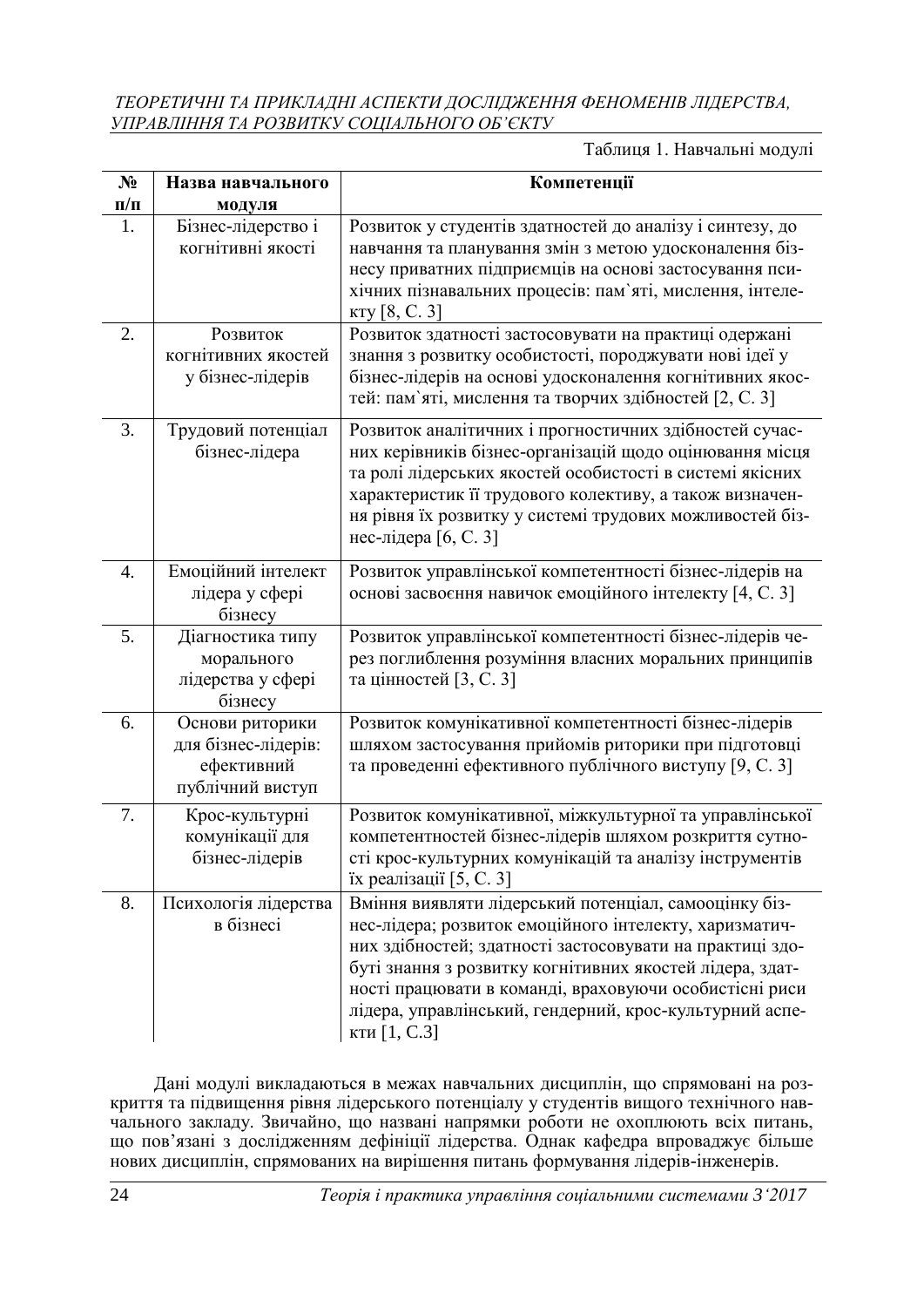**Висновки з даного дослідження** та перспективи подальших розвідок у даному напрямку. З огляду на викладений вище матеріал, можемо сформулювати такі висновки.

*По-перше,* ділові ігри дають можливість наблизити процес навчання в технічному університеті до реальних умов функціонування майбутнього інженера-лідера, що сприяє підвищенню рівня його лідерського потенціалу.

*По-друге*, суттєвою відмінністю ділової гри є її обов'язкова підготовка.

*По-третє*, застосування ділових ігор в технічному університеті сприяє розвитку критичного мислення студентів, вміння ефективно організовувати роботу лідера в команді, можливості викладати свої думки в логічній послідовності, оволодінню мистецтвом переконання та навичками публічного виступу. Цей спосіб формування лідерського потенціалу є особливим методом навчання, що забезпечує виховання особистості майбутнього інженера-лідера як суб'єкта колективного процесу та водночас спрямовує розвиток лідерства як процесу соціокультурного діалогу між лідером та групою.

*По-четверте*, особлива увага під час застосування ділових ігор приділяється формуванню особистісних рис майбутнього лідера: довіри, чесності, відкритості, вольових якостей, гуманізму, ініціативності, адаптивного та стратегічного мислення, харизматичності, позитивного мислення, самоактуалізації та самовдосконалення.

Серед **перспективних напрямів** в організації наукових пошуків щодо порушеної проблематики, слід звернути увагу на ті з них, які пов'язані з застосування конкретних видів ділових та рольових ігор для розвитку лідерського потенціалу у студентів технічних університетів під час проведення тренінгів експертами Центру лідерства кафедри педагогіки і психології управління соціальними системами ім. академіка І.А.Зязюна.

## **Список літератури:**

1. *Гура Т. В.* Психологія лідерства в бізнесі: навчальний посібник / Т. В. Гура, О.Г. Романовський, А. Н. Книш. – Х. : «МАДРИД», 2017. – 100 с.

2. *Гура Т. В.* Розвиток когнітивних якостей у бізнес-лідерів: навчальний посібник /Т. В.Гура. – К.: ДП «НВЦ»Пріоритети», 2016. – 40 с.

3. *Книш А. Є.* Діагностика типу морального лідерства у сфері бізнесу: навчальний посібник / А. Є.Книш. – К.: ДП «НВЦ»Пріоритети», 2016. – 40 с.

4. *Книш А. Є.* Емоційний інтелект лідера у сфері бізнесу: навчальний посібник / А.Є.Книш. – К.: ДП «НВЦ»Пріоритети», 2016. – 40 с.

5. *Макаренко А. Б.* Крос-культурні комунікації для бізнес-лідерів: навчальний посібник / А. Б. Макаренко. – К.: ДП «НВЦ»Пріоритети», 2016. – 40 с.

6. *Мороз В. М.* Трудовий потенціал бізнес-лідера: навчальний посібник / В. М. Мороз. – К.: ДП «НВЦ» Пріоритети», 2016. – 40 с.

7. *Аарна О.* Роль університету у розвитку лідерського потенціалу суспільства: концептуальні засади / Авторський колектив: О.Аарна, Д. Гудогієне, О.Гузар та ін.; за заг. ред. С. Калашнікової. – К.: ДП «НВЦ «Пріоритети», 2014. – 100с.

8. Романовський О. Г. Бізнес-лідерство і когнітивні якості: навчальний посібник / О. Г. Романовський. – К.: ДП «НВЦ» Пріоритети», 2016. – 40 с.

9. Середа Н. В. Основи риторики для бізнес-лідерів: ефективний публічний виступі: навчальний посібник / Н. В. Середа. – К.: ДП «НВЦ» Пріоритети», 2016. – 40 с.

10. Тарнопольский О. Б. Конспект лекцій з дисципліни «Методика проведення рольових та ділових ігор у навчанні іноземних мов» / О. Б. Тарнопольський - Дн-ськ: Вид. ДУЕП, 2003. - 28 с.

11. Товажнянський Л. Л. Концепція формування гуманітарно-технічної еліти в НТУ «ХПІ» та шляхи її реалізації / Товажнянський Л. Л., Романовський О. Г., Пономарьов О. Г.: навч. –метод. посібн.- Х.: НТУ «ХПІ», 2004.- 416 с.